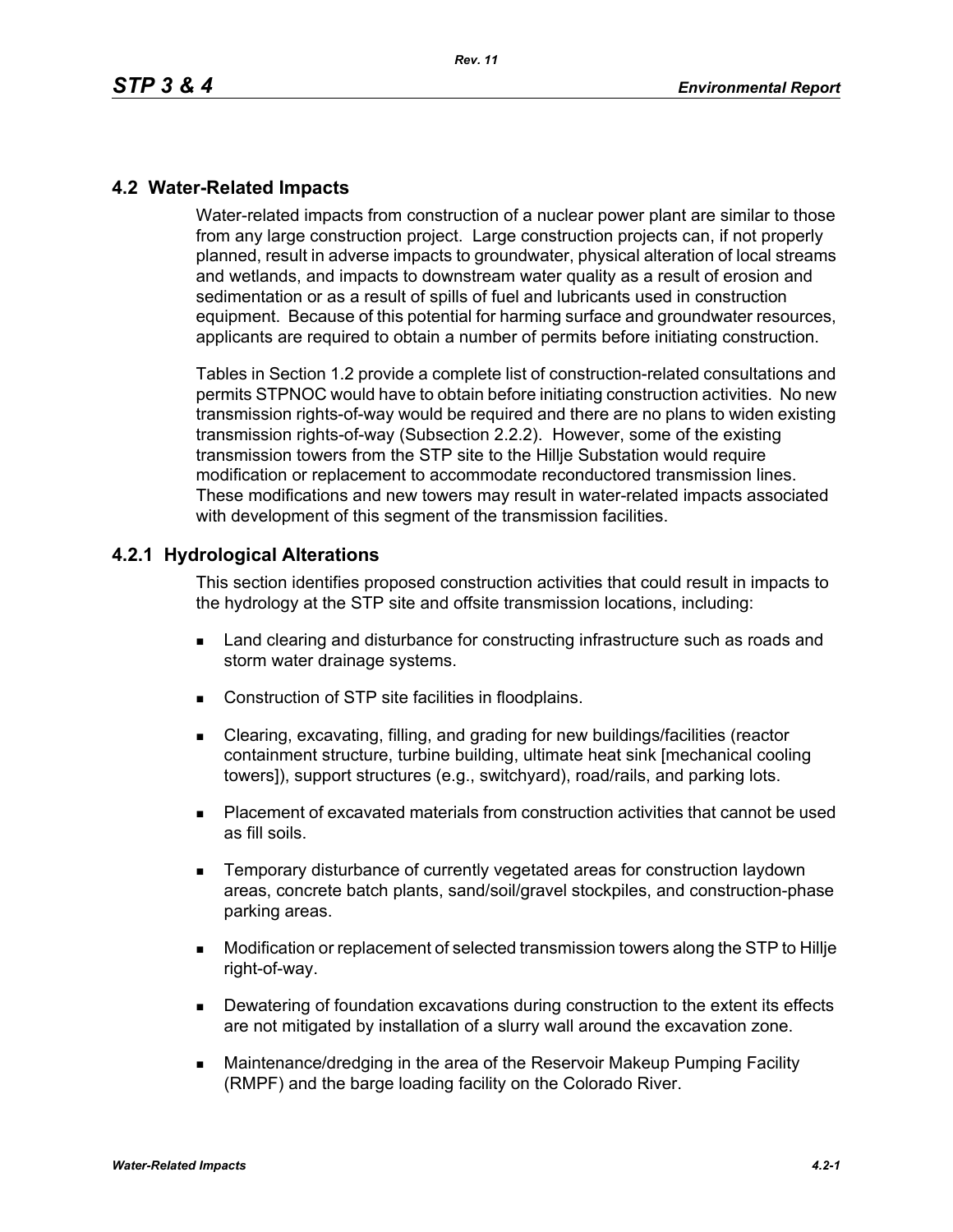### **4.2.1.1 Surface Water**

The STP 3 & 4 project will require replacing some of the existing transmission towers along the 20 miles of transmission right-of-way from the STP site to the Hillje substation (Section 3.7). The modification or replacement of the towers along the existing right-of-way would result in construction activities occurring that would likely result in the disturbance of surface soils within the footprint of the existing towers or access roads. The right-of-way itself as well as adjacent lands is used for crop production. Based on the current use of the land within the right-of-way, disturbance to surface soils would not appreciably alter surface water flow during the modification of the towers or construction of new towers. STPNOC has determined that impacts from the potential changes to surface water flow would be similar to the impacts from the original construction activities along the transmission right-of-way. The impacts would be temporary and would impact relatively small areas. Access to the existing rights-of-way would occur where existing access points are located and would not result in additional land disturbances. STPNOC, therefore, estimates impacts to surface water alterations would be SMALL and would not warrant additional mitigation other than those required by the appropriate permits. If construction activities occur close to surface water features, it is anticipated that the transmission line constructor would use erosion controls to limit the potential impacts to nearby water bodies or drainage features.

The only STP 3 & 4 facilities to be located in the Colorado River floodplain are those facilities that will be shared and have already been constructed for use by STP 1 & 2. These facilities are the RMPF, the Main Cooling Reservoir (MCR) blowdown discharge pipes, the MCR spillway discharge structure, and the barge facility. The remainder of the STP 3 & 4 facilities would be constructed in areas located above the elevation of the floodplain. Impacts to the floodplain from STP 3 & 4 would be less than the impact of constructing STP 1 & 2. The area occupied by these structures in the floodplain is insignificant when compared to the total area of the floodplain. There would be no additional reduction in channel conveyance and the elevation of the 100-year floodplain upstream and downstream of the STP site would not be affected by construction of STP 3 & 4. STPNOC has determined that impacts to the floodplain would be SMALL and would not warrant mitigation.

The local relief of the STP site varies from approximately 30 feet above mean sea level (MSL) in the northern portion of the site to 15 feet MSL in the southern portion, (Subsection 2.3.1.2). Within the site boundary (Figure 2.3.2-3) flows the West Branch of the Colorado River, the Colorado River, as well as surface water drainage features, one of which feeds 34-acre Kelly Lake, which is located in the northeast corner of the site (Reference 4.2-1). The largest surface water feature in the vicinity of the site is the above-grade MCR that covers approximately 7000 acres (2800 hectare). Another STP site surface water feature associated with STP 1 & 2 operations is the 47-acre Essential Cooling Pond (Reference 4.2-2).

As discussed in Subsection 2.3.1, Little Robbins Slough, an intermittent stream, flows south of the MCR to a coastal marsh area north of Matagorda Bay. A portion of Little Robbins Slough that would have been inundated by the construction of the MCR was relocated during the construction of STP 1 & 2 to an area outside of the MCR. The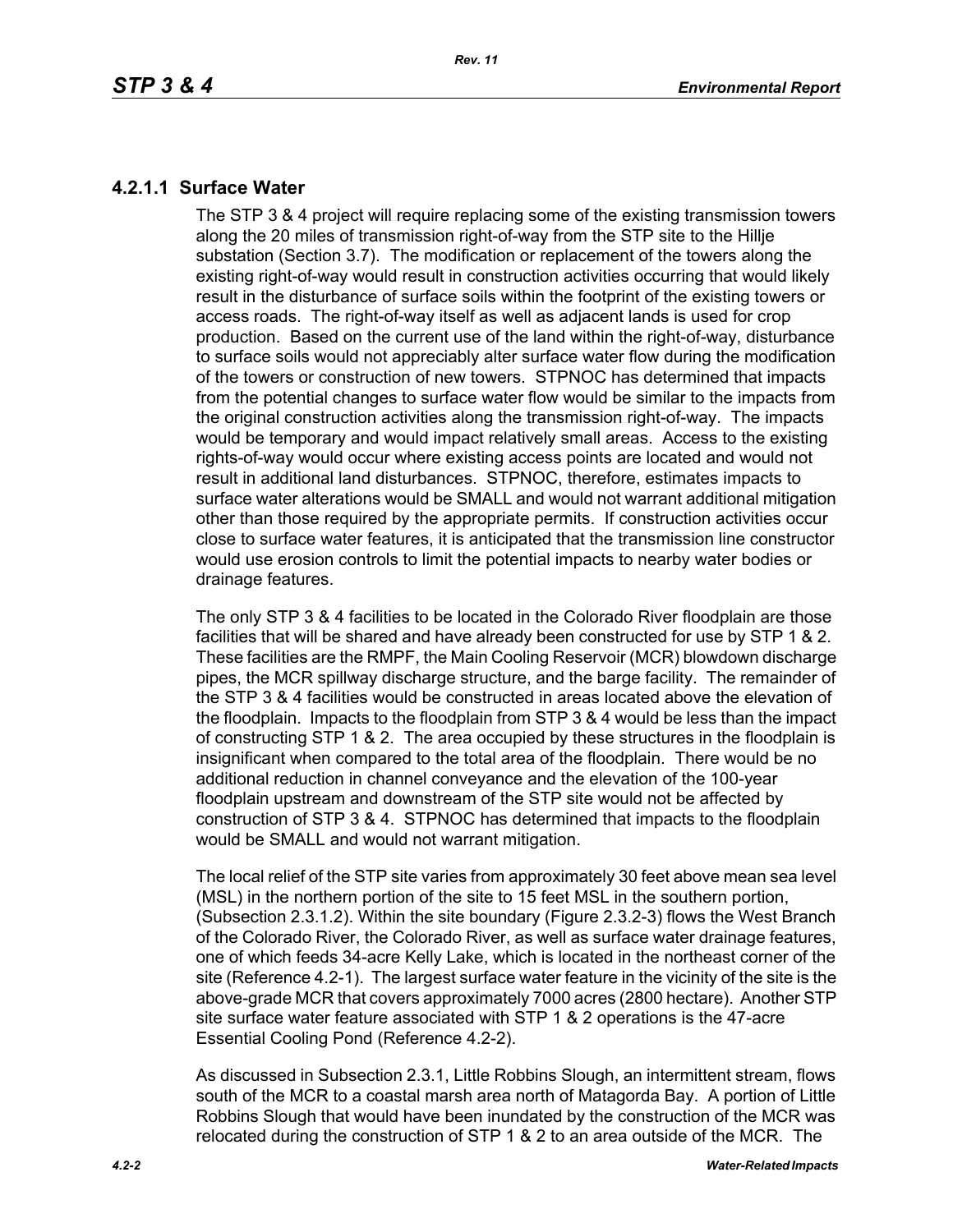relocated channel rejoins the natural drainage course approximately 1 mile east of the southwest corner of the MCR (Reference 4.2-2). The West Branch of the Colorado River is an old river channel associated with the Colorado River adjacent to the MCR that flows south toward the Gulf Intracoastal Waterway and Matagorda Bay. Surface water drainage features near the southeastern portion of the MCR feed the West Branch of the Colorado River, which flows only intermittently.

The construction of STP 3 & 4 and its support facilities, especially the proposed 2-mile long heavy-haul road (Figure 3.9-1) from the barge facility to STP 3 & 4 (Section 4.1) could alter the current surface water flow patterns. Drainage ditches, storm water culverts, and other drainage devices will be used to maintain flow patterns across the construction areas. The refurbishment of an existing rail line that enters the northern portion of the STP site would result in less impact to the area crossed than when originally constructed. Actual impacts would be similar to those associated with normal maintenance of the rail line, including rail and ballast replacement where appropriate.

Surface water features that could be affected by the STP 3 & 4 construction activities include the unnamed onsite drainage associated with site sloughs, drainage ditches currently located in the STP 3 & 4 project area, an area currently designated as the Texas Prairie Wetland Project (Subsection 2.4.1), several onsite areas of standing water and their associated drainages, and other site drainage features that flow to the Colorado River or to the West Branch of the Colorado River (Subsection 2.3.1). Refer to Section 2.4 for additional information on the STP site surface water features.

There have been no studies performed by STPNOC to determine water storage or flow characteristics for surface water features within the STP site boundary other than the Essential Cooling Pond for STP 1 & 2 and the MCR because none have been required by state regulatory agencies. Monitoring of STP site surface water features is performed in accordance with STPNOC's storm water management program. As discussed in Subsection 2.3.3, surface water quality is analyzed for radionuclides as part of the existing radiological monitoring program for the West Branch of the Colorado River, Little Robbins Slough, the East Branch of Little Robbins Slough, a surface water drainage ditch located northeast of the MCR, and the MCR, as indicated in Subsection 2.3.3.

Part of a surface water ditch system is currently located in the area proposed for the STP 3 & 4 facilities. The ditch drains surface water away from the northern portion of the STP 1 & 2 operations area when surface water is present as the result of precipitation events. STPNOC plans to relocate this section of ditch north of the STP 3 & 4 site to capture surface water runoff from STP 1 & 2 and STP 3 & 4. As discussed in Subsection 2.4.1, STPNOC performed a bio-assessment survey of the ditch that passes through the STP 3 & 4 site that could be affected by construction activities (Reference 4.2-3).

STPNOC also surveyed the proposed construction site to determine if jurisdictional wetlands were present (Reference 4.2-4). Subsequent to the completion of this survey, STPNOC performed additional surveys in concert with its request for a Preliminary Jurisdictional Determination of wetlands within the areas potentially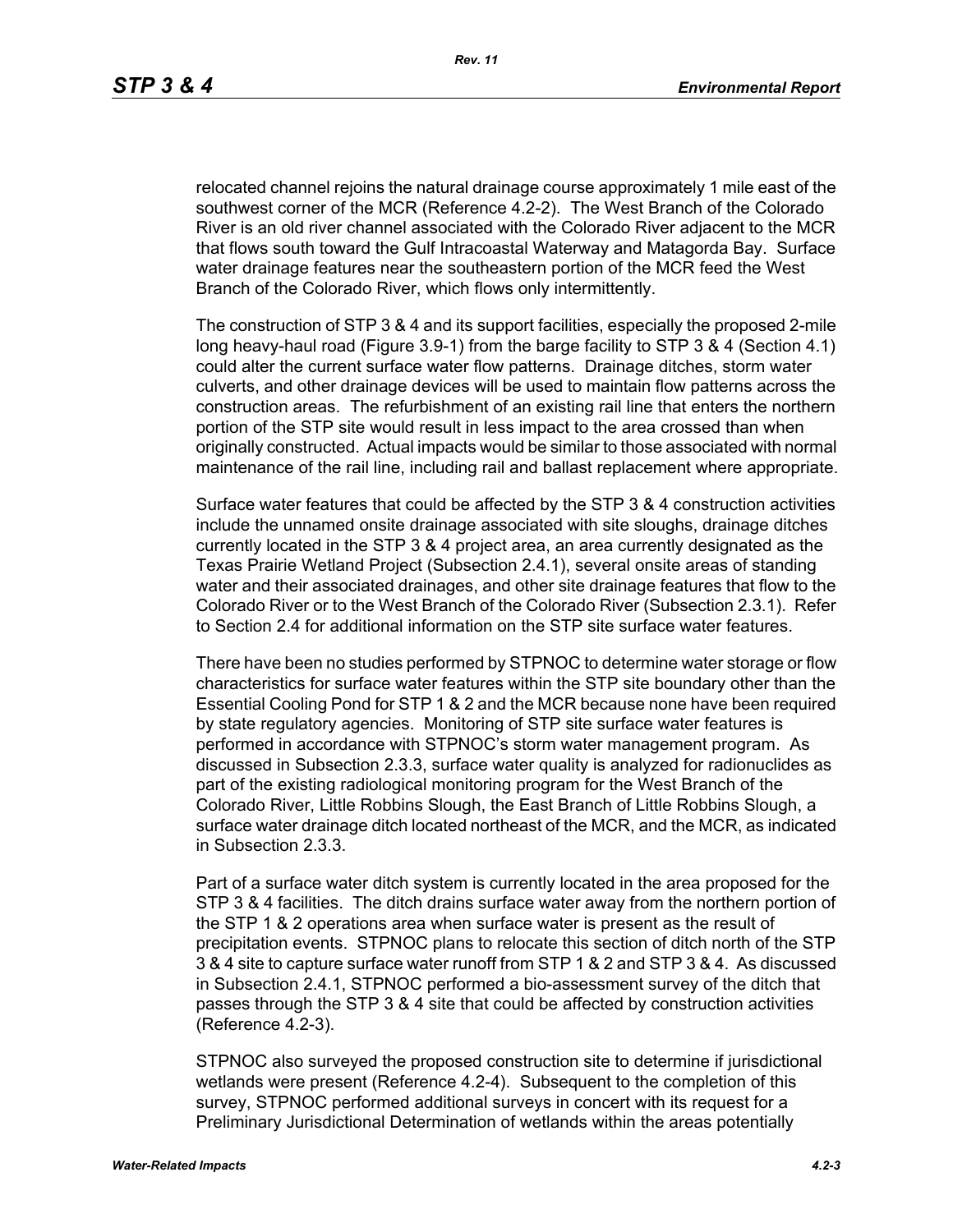affected by construction of Units 3 & 4. In May of 2009 the USACE confirmed the presence of 29 separate wetlands which would fall under the jurisdiction of the Clean Water Act. These wetlands ranged in size from 0.07 acres to 3.78 acres. Each of these wetlands would be avoided during construction activities (Reference 4.2-4). STPNOC would use silt fences and other erosion control devices, as needed, to help mitigate the possibility of surface water runoff from proposed construction activities impacting the STP site's surface water drainage features.

The RMPF intake structure on the Colorado River for STP 1 & 2 was built with the capability to provide enough makeup water to the MCR for four nuclear units. At present, it is operating at half its capacity, with only four makeup pumps in service. STPNOC has determined that the RMPF intake structure itself would not have to be modified to accommodate the new units. New pumps would be installed in the existing structure. This would limit potential direct impacts to the Colorado River.

The circulating water intake structure for STP 3 & 4 would be located on the modified existing MCR dike south of the STP 1 & 2 circulating water intake. The circulating water discharge outfall for STP 3 & 4 is located approximately 1000 feet west of the STP 1 & 2 discharge structure. Because of the configuration of circulating water pipes passing over the embankment, an overflow weir would be installed inside the discharge outfall to maintain proper siphon when the water level drops toward the low-water level datum. Downstream of the discharge outfall, riprap placement would be provided to prevent erosion. For more information, refer to Subsection 3.4.2.3. The MCR discharge is the existing blowdown facility to the Colorado River downstream of the RMPF. The MCR blowdown structure to the Colorado River is adequate in size to support the proposed project.

Any maintenance dredging of the Colorado River in the vicinity of the RMPF and the barge landing facility would be performed under existing or future STPNOC permits as required by the U.S.Army Corps of Engineers and in accordance with any applicable state permits or other requirements (Section 1.2 Tables 1.2-1 through 1.2-4). Dredged material from the dredged locations would be disposed in accordance with the STP site's dredging permits. Surface water impacts from dredging would be limited to the Colorado River in the direct vicinity of dredging operations and to the vicinity of the dredged material disposal area. Dredging would disturb sediments and increase turbidity downstream of the RMPF; however, impacts would be of short duration essentially limited to the period of actual dredging operations.

The State of Texas Construction Storm Water Program requires industrial facilities that discharge to waters of the United States and plan construction that would disturb more than 5 acres of land to:

- Obtain coverage under the Texas Pollutant Discharge Elimination System (TPDES).
- **IMPLEMENT MANAGEMENT EXAMPLE THE IMPLEMENT INCORDIT IN THE IMPLEMENT INCORDENT INCORDIT IN THE IMPLEMENT INCORDIT IN THE IMPLEMENT INCORDENT INCORDITION** devices and retention ponds) and operational measures to prevent the movement of pollutants (including sediments) offsite via storm water runoff.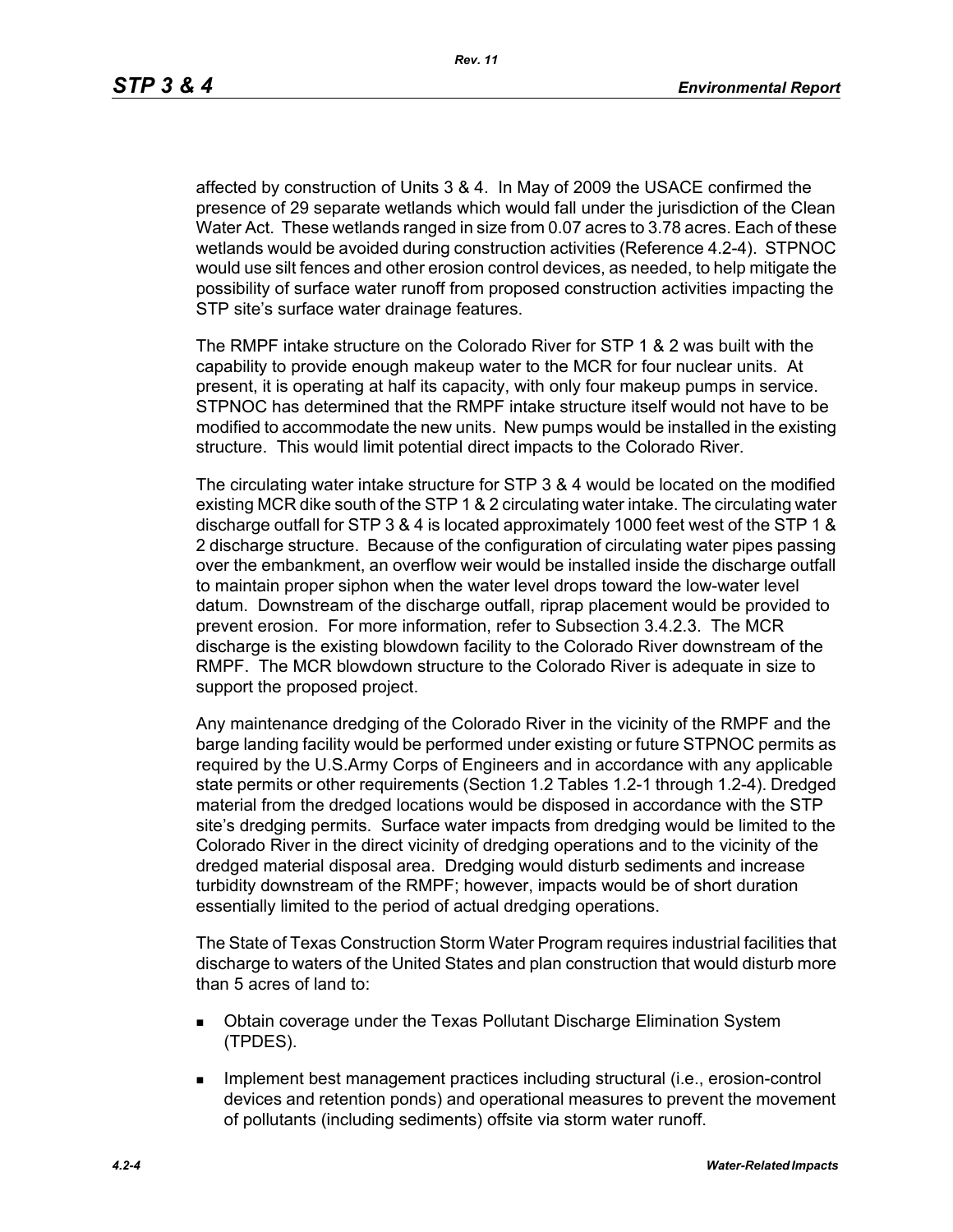**Develop a Storm Water Pollution Prevention Plan (SWPPP) through the TCEQ.** 

New retention ponds and connecting drainage ditches would be constructed to accommodate surface water runoff from areas where surface soils would be disturbed by construction activities. The proposed ditches and retention ponds may also be used to allow potential sediment-laden water generated from dewatering activities to settle in them to reduce the amount of sediment potentially discharged to surface water bodies at the site. The water could then, if necessary, be discharged at a TPDES permitted outfall. The locations of these ditches and retention ponds have yet to be determined.

Therefore, STPNOC concludes that impacts to surface water hydrology would be SMALL and would not warrant additional mitigation in addition to those included in required permits.

# **4.2.1.2 Groundwater Dewatering**

As discussed in Subsection 2.3.1, groundwater use in the vicinity of the STP site is primarily from the confined Chicot Aquifer (Beaumont Formation) within the Gulf Coast Aquifer system. The Chicot Aquifer is separated into shallow and deep aquifers by at least 150 feet of confining clay. Groundwater wells in Matagorda County are located within the Chicot Aquifer (Subsection 2.3.1). The Beaumont Formation comprises the shallower aquifer material below the alluvial deposits directly along the Colorado River channel and deeper portions of the Chicot Aquifer. The Beaumont Formation is comprised of deltaic sediments consisting of discontinuous interfingering beds of clay, silt, sand, and gravel that grade laterally over short distances (Reference 4.2-2). The upper 10 to 30 feet of the Beaumont Formation acts as an upper confining unit for the shallow portion of the Chicot Aquifer. As discussed in Subsection 2.3.1, the base of the shallow portion of the Chicot Aquifer is 90 to 150 feet deep at the STP site. This shallow portion of the Chicot Aquifer is the portion of the aquifer in which dewatering would occur.

Recharge to the shallow portion of the Chicot Aquifer is within a few miles north of the STP site. Discharge from the shallow portion of the aquifer is to local wells, to Colorado River alluvial material east of the site, and to Matagorda Bay and the Colorado River estuary, approximately 5 miles southeast of the site (Subsection 2.3.1).

The excavations for STP 3 & 4 would be approximatly one year apart. Each excavation would reach a depth of approximately 95 feet below grade. Perimeter dewatering would be required to a depth of at least 35 feet with dewatering wells for the deeper portion of the excavations located in the lower unit of the shallow portion of the Chicot aquifer to a depth of approximately 95 feet below grade. A slurry wall will be installed around the entire excavation (both Units 3 and 4) to a depth of approximately 125 feet below grade. The extent of each excavation would be approximately 1000 feet wide (east-west) by 1200 feet long (north-south) and would cover an area of approximately 27 acres for each unit.

It is currently anticipated that dewatering and excavation activities for STP 3 & 4 and their ancillary facilities would be similar to those performed during construction of STP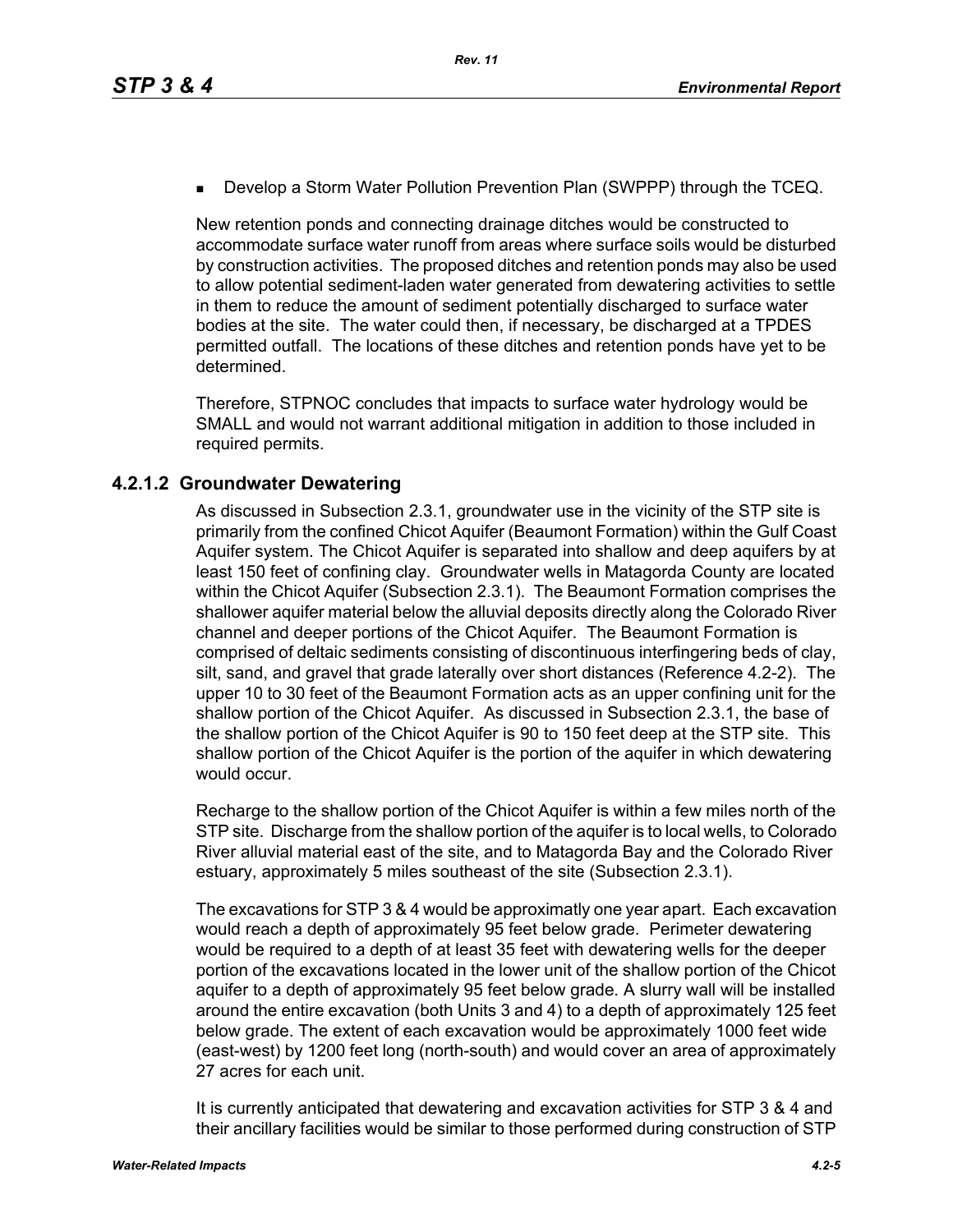1 & 2. Dewatering and excavation activities for the existing STP 1 & 2 are described in STP 1 & 2 FSAR Subsection 2.5.4 (Reference 4.2-1). As discussed in Subsection 2.3.1, the proposed cut and fill excavation dewatering activities for STP 3 & 4 would consist of a combination of a perimeter slurry wall, deepwells, recharge wells, jet eductors, sand drains, wellpoints, pumps, standby pumps, sumps, sump pumps, trenches, and necessary appurtenances capable of achieving the design requirements to dewater or to depressurize the major water-bearing strata. The perimeter dewatering wells would control lateral inflow and assist in removing water stored within the excavation. The open pumping system would control precipitation runoff, assist in water storage removal, and any inflow to the excavation.

 The initial dewatering rate is estimated to be 6700 gpm and is expected to decline to approximately 1000 gpm due to the surrounding slurry wall. The hydraulic conductivity in the upper unit of the shallow portion of the Chicot Aquifer is between 65 and 420 gallons per day/square foot (gpd/ft<sup>2</sup>). Transmissivity values range from 1100 and 10,500 gallons per day per ft (gpd/ft). The storage coefficient varies between 0.0017 and 0.0007. The lower unit of the shallow portion of the Chicot Aquifer has a hydraulic conductivity that ranges between 410 and 600 gpd/ft<sup>2</sup>, a transmissivity range between 13,000 and 33,000 gpd/ft, and storage coefficients between 0.00045 and 0.00071.

Based on the range of estimated flow, drawdown and subsidence estimates at key facility structures are included in Table 4.2-1. The excavation dewatering rates measured during STP 1 & 2 construction (1300 gpm to 2900 gpm) indicate the estimated STP 3 & 4 rates would be less than the upper bounded steady-state flow of 6700 gpm at the initial dewatering with a steady state of approximately 1000 gpm, which suggests that the estimates based on the lower hydraulic conductivity value may be more realistic. Therefore, the amount of projected drawdown and subsidence at the MCR and STP 1 & 2 would likely be on the lower end of the estimate range as shown in Table 4.2-1. Table 4.2-2 includes groundwater hydrologic parameters based on pump tests performed in the upper portion of the Chicot Aquifer.

As discussed in Subsection 2.3.1, the soils to a depth of approximately 10 to 30 feet in the vicinity of STP 3 & 4 consist primarily of silty clays that create a confined groundwater system in the shallow portion of the Chicot Aquifer at the site. The presence of the surficial clays would also isolate wetlands and shallow surface water (natural and man-made drainage) features in the vicinity of STP 3 & 4 from the underlying subsurface soil units being dewatered during construction. Therefore, the impact to wetlands or to surface water drainage features in the vicinity of the proposed excavation from the proposed dewatering activities would be SMALL and would not warrant additional mitigation.

Due to the presence of the confining clays above and below the shallow portion of the Chicot Aquifer, dewatering activities would be limited to the shallow portion of the Chicot Aquifer. As discussed in Subsections 2.3.1 and 2.3.2, the closest offsite well to the STP 3 & 4 site location (Figure 2.3.1-43) installed in the shallow artesian portion of the Chicot Aquifer is Well 2004120846, which is located approximately 9000 feet east of the STP 3 & 4 site. This well is approximately 80 feet deep and is used to supply water to livestock.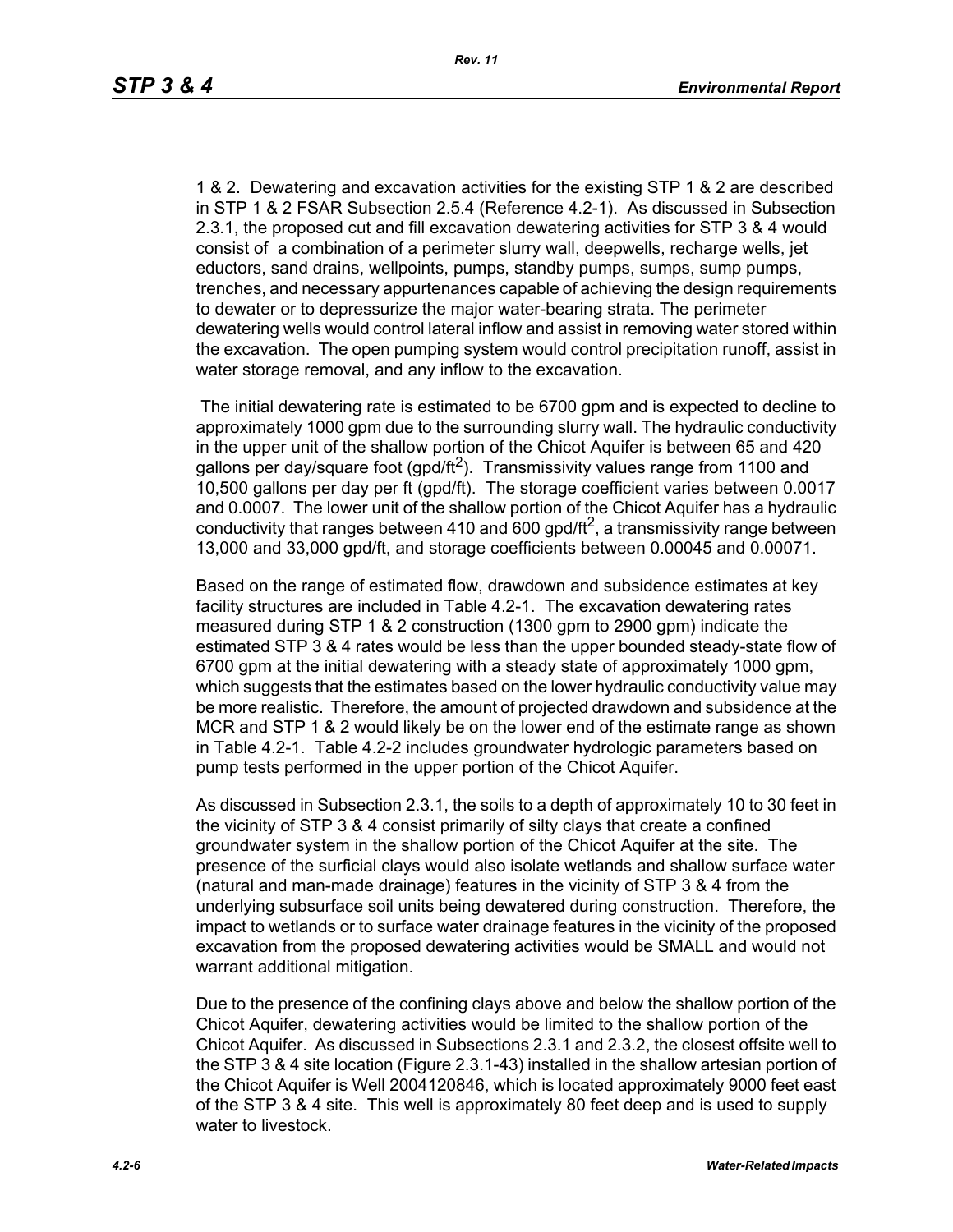Dewatering activities in the upper shallow aquifer would not impact most local water well users because most water wells close to the site are located in the deeper portion of the Chicot Aquifer (Subsection 2.3.2). Dewatering wells would be installed above the confining layer separating the shallow portion of the Chicot Aquifer from the deeper portion. Therefore, dewatering would occur within the direct vicinity of the excavation for a reasonably short period of time (period of construction), affecting only the shallow portion of the Chicot Aquifer. The potential for subsidence associated with dewatering would be SMALL and limited to onsite areas, primarily to the areas of STP 1 & 2 and the MCR. Subsidence impacts could be mitigated through the installation of cutoff walls that would limit the amount of groundwater required to be pumped during the dewatering of the excavation. The use of injection wells or infiltration trenches could also help to limit the amount or possibility of subsidence near the existing STP site facilities by creating an area of recharge between the excavation and those facilities.

As discussed in Subsection 2.3.1, the use of the slurry wall could reduce the amount of water it would be necessary to remove from the excavation during dewatering. The steady state dewatering during the construction phase is significantly reduced with an estimated dewatering rate of 1000 gpm.

As discussed in Subsection 2.3.1, the MCR is connected to the shallow portion to the Chicot Aquifer where the surficial clays were excavated during the construction of the STP 1 & 2. This connectivity of the MCR to the shallow portion of the Chicot Aquifer and the fact that the proposed excavation sites are only 2200 feet from the MCR, dewatering over time could result in the movement of water from the MCR (higher head potential) to the excavation (lower head potential) if there are subsurface flow paths that directly connect the two areas. The loss of surface water from the MCR as a result of dewatering activities could result in the need to increase surface water use from the Colorado River or an increase in groundwater use. The use of the slurry wall between the excavation for STP 3 & 4 and the MCR could block potential flow from the MCR to the STP 3 & 4 excavation and prevent the additional loss of surface water from the reservoir.

Due to the nature of the clay and sand materials, sumping may be required to handle any seepage, trapped water, perched water, or surface water on top of these formations. A system of shallow drains and/or ditches is utilized inside and outside the excavation to collect and direct minor seepage to sumps. This system would also be utilized to handle storm water that enters the excavation. Sand drains may also be installed to allow the trapped and/or perched water to migrate to the lower permeable formations that are pumped by the active dewatering systems. The effluent from the dewatering well system would be controlled, and discharged into drop structures with discharge points located in the existing MCR.

A surficial clay extends across the STP site with the exception of beneath some sections of the MCR where the clay was penetrated during construction activities for STP 1 & 2. Because the shallow portion of the Chicot Aquifer is generally isolated from surface waters outside of the footprint of the MCR by the surficial clay and from underlying aquifer units by a confining unit, STPNOC concludes that impacts to groundwater due to pumping during dewatering activities in this aquifer would be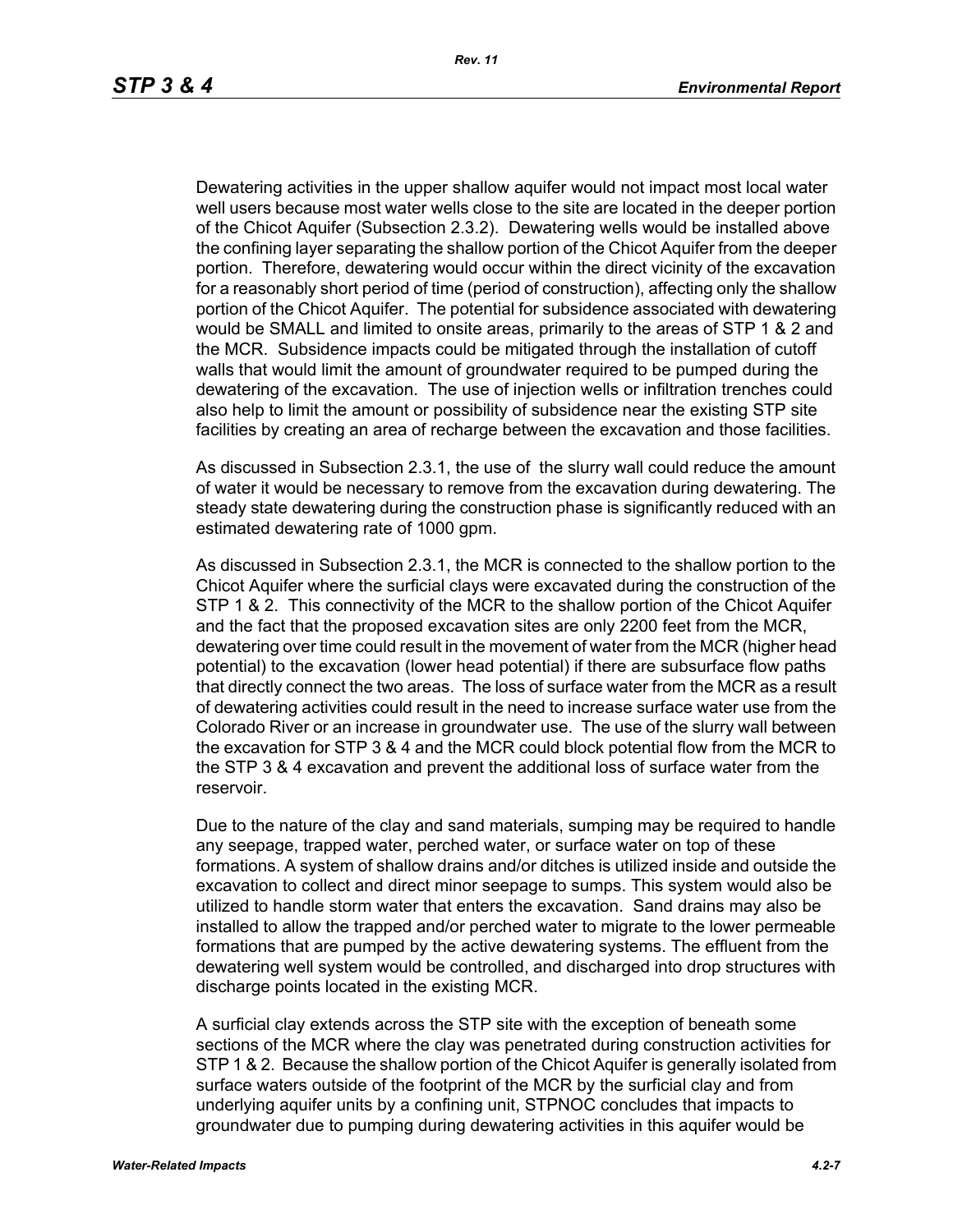limited to the shallow portion of the Chicot Aquifer. Impacts on surface water hydrology from dewatering activities with the possible exception of the MCR would be SMALL and would not warrant additional mitigation.

Compacted materials added to the excavation as part of the backfill process and the presence of the new units would alter the groundwater flow paths in the vicinity of STP 3 & 4 foundations. However, these impacts would be localized to the STP site in the area of construction. When the slurry wall is installed prior to construction, flow patterns within the shallow portion of the Chicot Aquifer on the STP site would also be altered. These impacts would be limited to areas of construction within the STP site boundary and would have no impact on surface water hydrology. STPNOC has developed a Dewatering Plan to be used by the construction contractor that contains detailed information on dewatering and water disposal activities and possible mitigation measures for the STP 3 & 4 site. Once dewatering operations cease, the affected potentiometric surface at the site is expected to return to pre-construction levels. Therefore, STPNOC concludes impacts to the shallow groundwater aquifer from dewatering activities would primarily be localized to the STP site and would be SMALL, and would not warrant mitigation other than as mentioned above or required by existing or required permits.

#### **4.2.2 Water Use Impacts**

The existing five (5) site groundwater production wells are indicated in Figure 2.3-2. A description of the groundwater underlying the STP site is provided in Subsection 2.3.1.2.2. A description of current groundwater use at STP 1 & 2 is provided in Subsection 2.3.2.2 and Table 3.2-18.

Based on the results of an operating plant (Units 3 and 4) water balance calculation (Reference 4.2-8) and a site groundwater use calculation (Reference 4.2-9), STPNOC has determined that the STP site groundwater operating permit (Reference 4.2-5) limit provides adequate groundwater supply for water uses required for the operation of STP Units 1 and 2 and the construction, initial testing, and operation of STP Units 3 and 4. The permit allows groundwater withdrawals from the five site production wells up to a limit of 9000 acre-feet over the permit term of approximately 3 years. For discussion purposes, this permit limit may be described herein as "approximately 3000 acre-feet/year," recognizing that groundwater withdrawal in a single year may exceed 3000 acre-feet provided that total withdrawals over the permit term do not exceed 9000 acre-feet. As a point of reference, if the permit limit were exactly 3000 acre-feet/year (which is not necessarily the case due to slight variances in the permit term with each permit renewal), the equivalent "normalized" withdrawal rate assuming continuous pumping every minute of every day of each year would be approximately 1860 gpm.

As discussed in Subsection 2.3.2, annual groundwater use for operation of STP Units 1 & 2 from 2001 through 2006 averaged approximately 798 gpm (approximately 1288 acre-feet/year). A small but not insignificant portion of this amount has been diverted to the Main Cooling Reservoir (MCR) as a result of manual operation of the groundwater well pump and header system. With the installation of appropriate automated groundwater well pump and header system controls, this diverted groundwater would be available for construction, initial testing, and operation of Units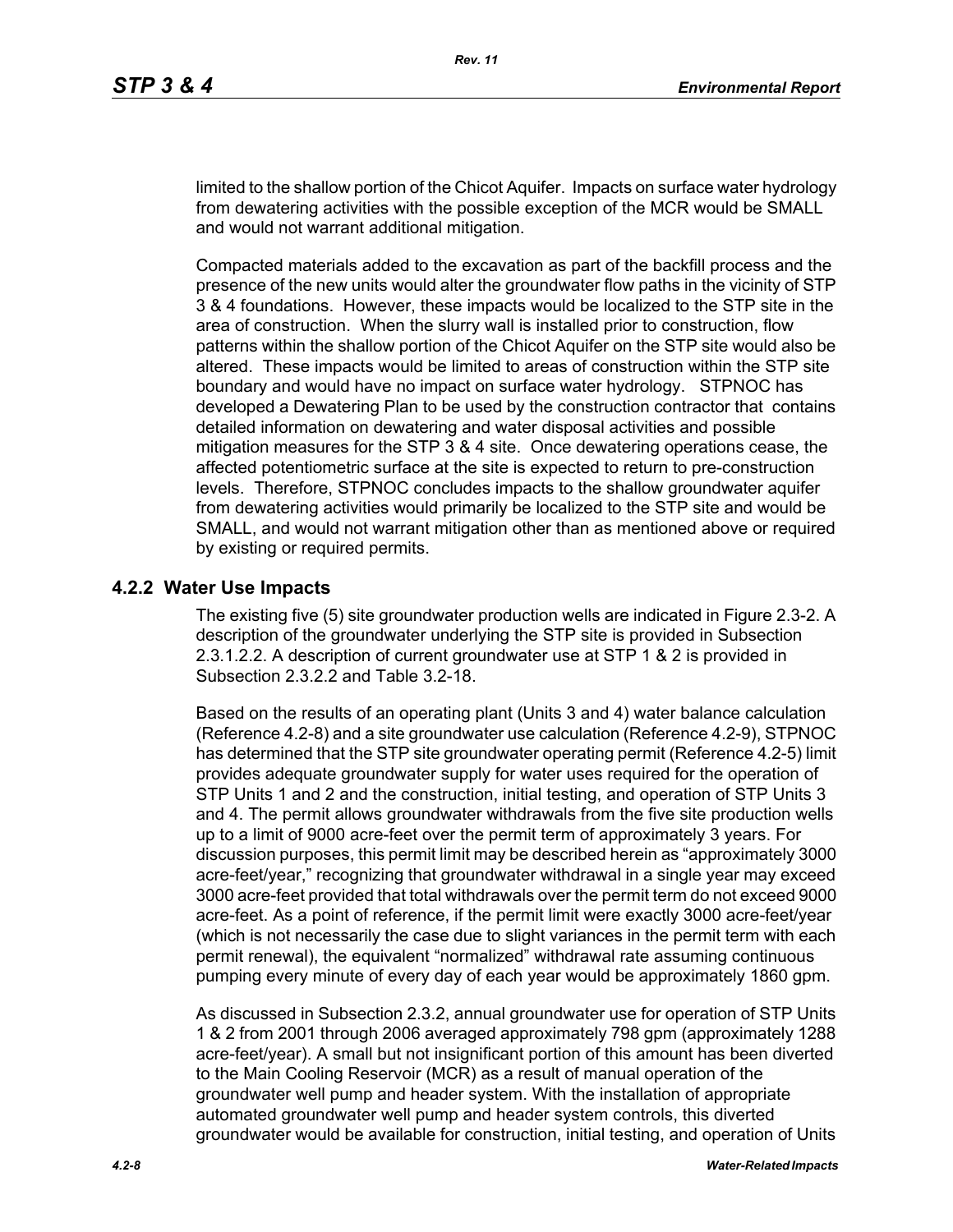3 and 4. However, as documented in the site groundwater use calculation (Reference 4.2-9), it has been determined that even if this water were not available to Units 3 and 4, the existing STP site groundwater operating permit limit provides adequate groundwater supply for water uses required for the operation of STP Units 1 and 2 and the construction, initial testing, and operation of STP Units 3 and 4.

Groundwater would be used during construction and initial testing of STP Units 3 and 4 for personal consumption and use, concrete batch plant operation, concrete curing, cleanup activities, dust suppression, placement of engineered backfill, and piping flushing and hydrostatic tests. Water uses for the construction and initial testing of STP Units 3 and 4 were estimated for each month during the construction period through the commencement of unit operation (Reference 4.2-9). As documented in the site groundwater use calculation (Reference 4.2-9), monthly construction water uses are projected to range from a normalized rate of approximately 10 gpm to approximately 228 gpm. Similarly, monthly water uses associated with initial testing of STP Units 3 and 4 are projected to range from a normalized rate of approximately 47 gpm to approximately 491 gpm.

When evaluating whether the total site groundwater demand can be satisfied by the available groundwater supply, the site groundwater use calculation (Reference 4.2-9) considers the schedule projected for each use, and evaluates the total site groundwater usage at each point in time from the commencement of STP Units 3 and 4 construction until both Units 3 and 4 are in operation (i.e., Units 1, 2, 3 and 4 are operating simultaneously). With consideration for the need to maintain water storage capacity to provide for peak site water demands, this evaluation confirms that total site groundwater demand remains below the existing site groundwater permit limit during construction, initial testing, and operation of STP Units 3 and 4.

As discussed in Section 2.3.2, the design groundwater withdrawal capacity associated with the five site production wells covered by the existing site groundwater operational permit is 1950 gpm. Of the total 1950 gpm design capacity, not more than approximately 1650 gpm is considered to be available based on operating experience and the fact that use of the Nuclear Training Facility (NTF) pump is limited to providing fire protection water for the NTF. Therefore, STPNOC intends to install at least one additional site groundwater well with a design capacity of 500 gpm. As with the existing five site production wells, any new well(s) would be installed to depths within the deep portion of the Chicot Aquifer. As documented in the site groundwater use calculation (Reference 4.2-9), this additional capacity will allow for sufficient groundwater withdrawal to meet water uses required for: (1) operation of STP Units 1 and 2 and the construction, initial testing, and operation of STP Units 3 and 4; and (2) potential temporary capacity reduction as a result of equipment failure/unavailability. Any additional wells would be properly permitted under applicable Coastal Plains Groundwater Conservation District (CPGCD) and TECQ requirements, and would not involve a request for an increase in the existing permit limit.

As discussed in Subsection 2.3.2, the site's five (5) production wells provide water from the deep portion of the Chicot Aquifer (well depths between 600 and 700 feet) for STP Units 1 & 2 operations, the NTF, and for the STP Visitor Center (located within the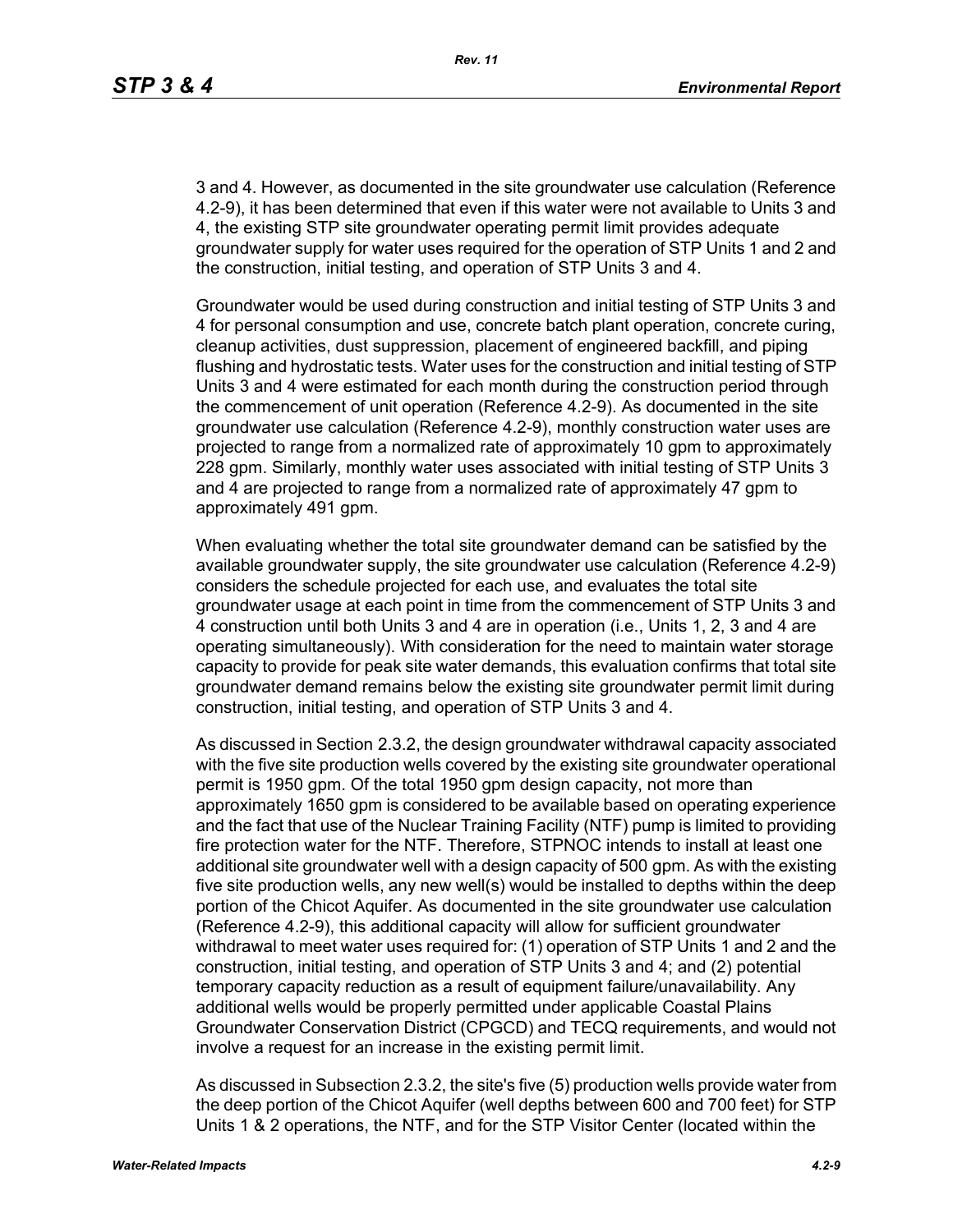NTF). STP Units 1 & 2 currently use this water for cooling, condensing, and refrigeration; process and washdown; boiler feed; air-conditioning; sanitary and drinking; and other plant activities. A sixth well located at the east entrance to the STP Unit 1 and 2 site off FM 521 has been plugged and abandoned. An onsite pump test on Well 5 installed to a depth of 700 feet in the deep aquifer portion of the Chicot Aquifer yielded 50,000 gpd/ft (6680 ft<sup>3</sup>/day). However, as indicated in Table 2.3.1-16, lower transmissivity values were calculated for Well 6 and Well 7. Therefore, an average transmissivity value of 33,245 gpd/ft (4444 ft<sup>3</sup>/day) was used in the calculations. No values for the coefficient of storage were determined for these wells, so the values used are those for Well 5. The specific capacity of Well 5 was 10 gallons per minute per foot (gpm/ft) of drawdown. The average permeability of the deep aquifer beneath the site was calculated to be 35 ft/day (Reference 4.2-2). The hydrologic parameters for the modeling of potential groundwater use impacts using a confined aquifer scenario for the deeper portion of the Chicot Aquifer are included in Table 4.2-3. Subsection 2.3.1 describes the confining unit separating the shallow portion of the Chicot Aquifer from the deeper portion of the Chicot as being confined. Therefore, the results of using a confined scenario would represent STPNOC's current knowledge of the site conditions.

The upper shallow aquifer is primarily used for livestock watering and other low-yield requirements. The upper shallow aquifer is isolated from the surface waters by surficial clays and from the lower aquifer units by several confining units. As discussed in Subsection 2.3.2, most well water users near STP do not use the upper shallow aquifer as a source for drinking water because of its low yield. The deep confined aquifer is used as the primary source of water for the region due to higher aquifer yield. Therefore, STPNOC concludes that impacts due to pumping from the STP site's production wells during construction activities to the shallow portion of the Chicot Aquifer would be SMALL and would not warrant mitigation.

As indicated above, construction and initial testing of STP Units 3 & 4 will result in an increase in the average groundwater pumping rate (not to exceed the existing permit limit) as compared to that currently required to supply the needs of STP Units 1 & 2. The wells located in the deeper portion of the Chicot Aquifer were evaluated to determine any potential impact to wells located in the vicinity of the STP site within the same portion of the aquifer. The closest offsite well (Figure 2.3.2-5) in the same aquifer unit from an STP site well is Texas Water Development Board Well 8109702, which is located approximately 1.25 miles (6600 feet) southeast of STP Well 7. However, the CPGCD requires a distance of 2,500 feet to be between wells permitted by the District (Reference 4.2-6). Therefore a distance between the potential wells of 2,500 feet would result in the more conservative model results than 6600 feet. As discussed above, the hydrologic parameters used for the modeling are listed in Table 4.2-3.

# **4.2.2.1 Confined Nonleaky Scenario**

A confined nonleaky scenario would most likely represent actual site conditions. The hydrologic parameters used in support of a confined nonleaky aquifer scenario are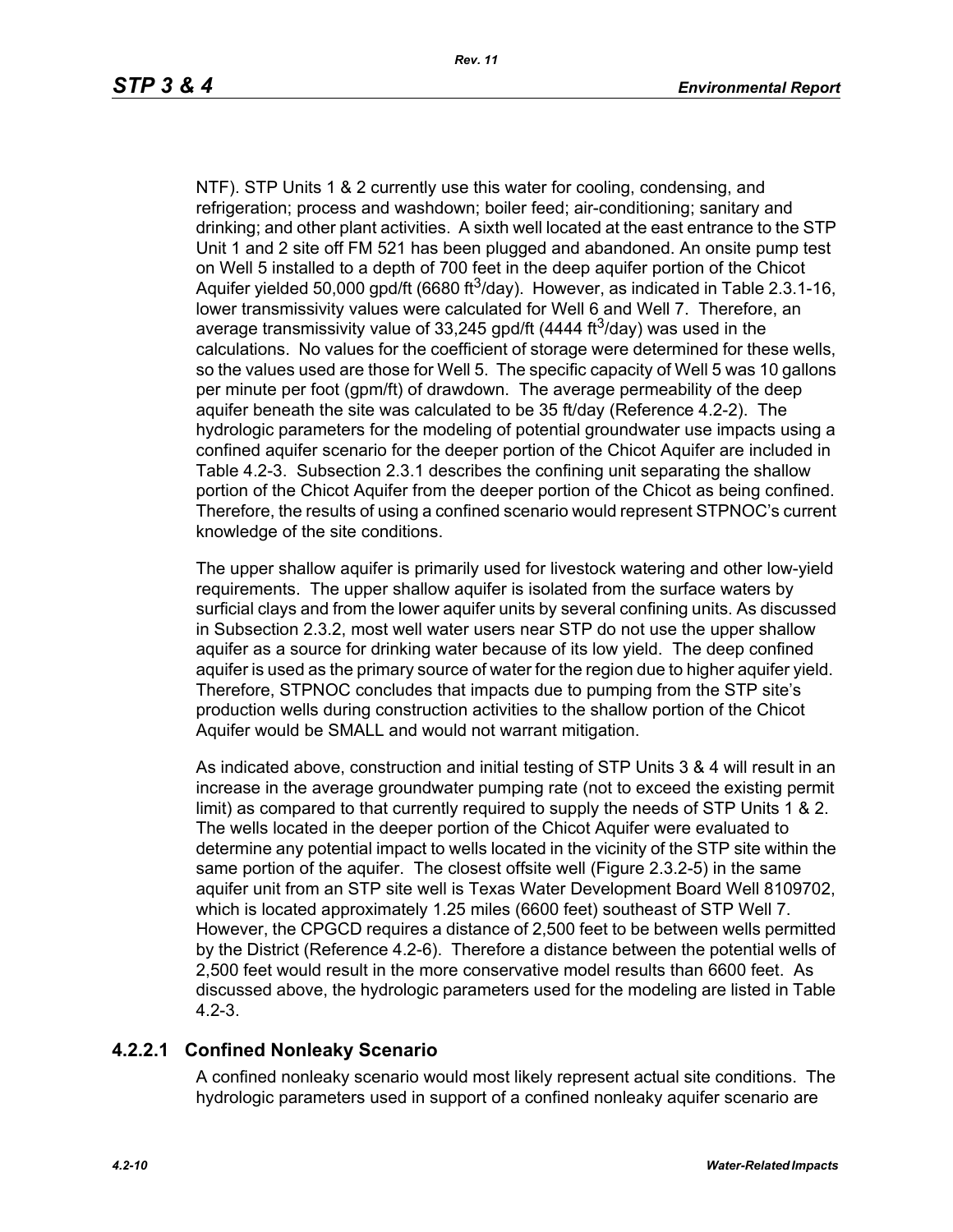included in Table 4.2-3. The Theis non-equilibrium well equations (Reference 4.2-7) for a confined non-leaky scenario are as follows:

 $s = [Q/4(3.14)T](W(u))$   $u = r<sup>2</sup>S/4Tt$ 

where:

| s = drawdown (ft)                        | T = transmissivity, $\text{ft}^2/\text{day}$ |
|------------------------------------------|----------------------------------------------|
| $Q =$ pumping rate, ft <sup>3</sup> /day | $t =$ time since pumping started, days       |
| S = coefficient of storage               | $W(u)$ = Theis well function                 |
| r = distance to pumping well, ft         |                                              |
|                                          |                                              |

The assumptions made were that the aquifer is homogeneous, isotropic, of uniform thickness, and of infinite aerial extent. The assumptions also include that the potentiometric surface prior to pumping is horizontal; the well is pumped at a constant discharge rate; the well is fully penetrating and flow is horizontal; the well diameter is infinitesimal so that storage within the well can be neglected; and water from storage is discharged instantaneously with decline of head. The results of the confined nonleaky scenario model indicated that drawdown of the deeper portion of the Chicot Aquifer potentiometric surface at a distance of 2500 feet from any STP site well based on an average pumping rate of 798 gpm after a period of 27 years (9855 days), which is the operational period of STP 1 & 2 to beginning of construction, would result in a drawdown of 27 to 30 feet. During the construction period [7 years (2555 days)] for STP 3 & 4, the drawdown associated only with the construction activities and a pumping rate of 1062 gpm is 32 to 36 feet. During the period of overlap of the current operational water use and the amount of water projected to be used during construction of STP 3 & 4 over the length of construction activities, the drawdown of the potentiometric surface of the Chicot Aquifer was determined to be 55 to 63 feet (pumping rate of 1860 gpm, which, as detailed in Subsection 4.2.2, is a conservative normalized approximation of the current permitted limit) at 2,500 feet from the pumping well

In reality, as with the confined non-leaky scenario, the actual withdrawal resulting from the pumping of any STP site well a distance of 2,500 feet away would be similar to the drawdown that could be generated under current operating conditions based on design yields and assuming that the wells pumped are pumped in a manner such that no two adjacent wells are ever pumped at the same time to prevent coalescing drawdowns. The drawdown at a distance 2,500 feet from any STP site well for the 500 gpm design yield during the projected 40-year operating period of STP 1 & 2 is 18 to 20 feet.

STPNOC concludes that impacts due to increased pumping during construction activities to the deeper portion of the Chicot Aquifer would be SMALL and would not warrant mitigation. A reduction in drawdown potential could be obtained by the permitting of additional production wells within the same aquifer sequence. This would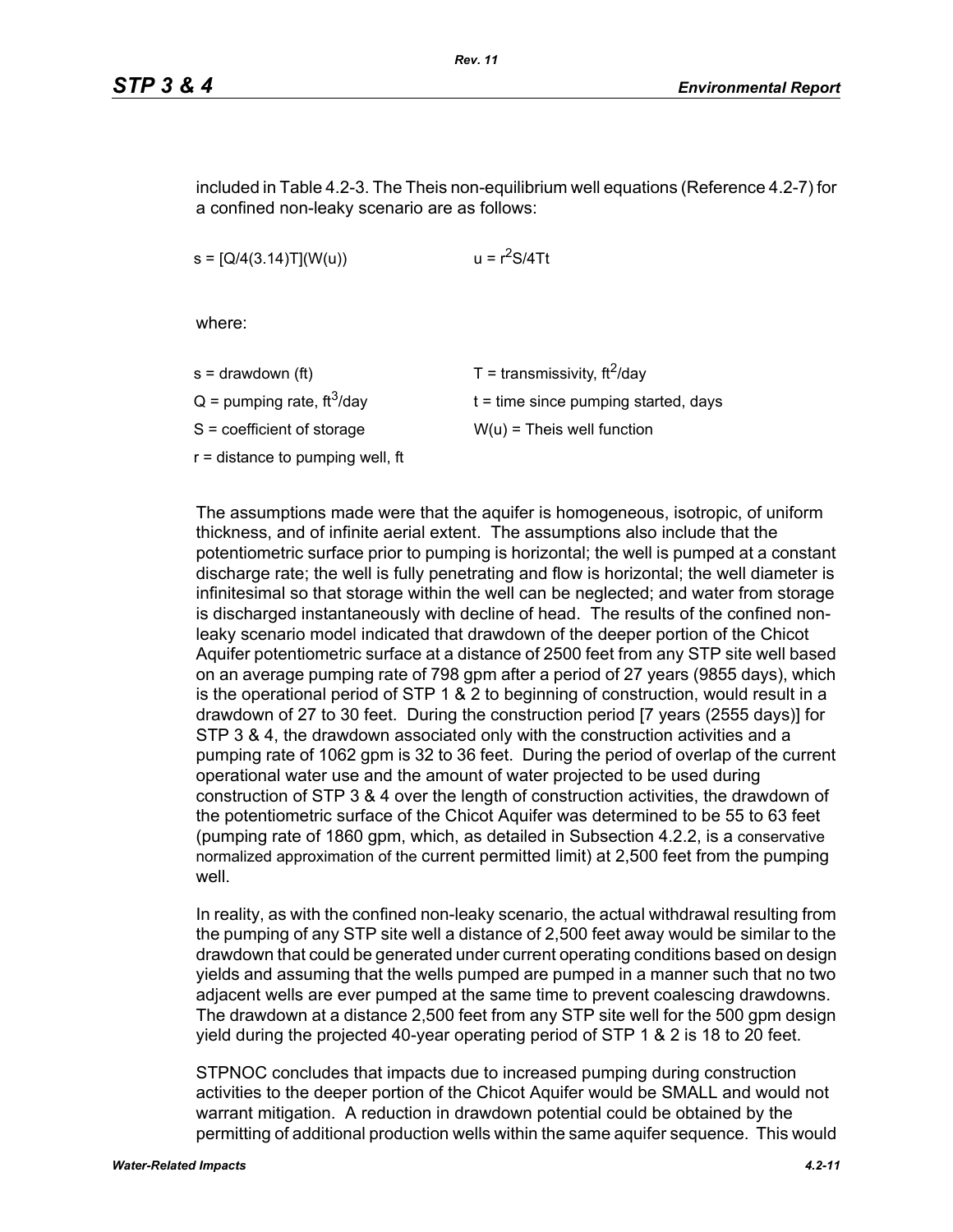allow STP to decrease the actual pumping rate at each well location, thereby spreading out the potential drawdown impacts across the STP site and reducing the effect each of the individual wells would have on offsite well locations while pumping within the current permitted rate.

#### **4.2.3 Water Quality Impacts**

#### **4.2.3.1 Surface Water**

Impacts to surface water quality can occur as the result of chemical spills and soil erosion due to ground disturbance during construction. Potential impacts from the modification or construction of new replacement transmission towers along the STP to Hillje right-of-way would result in soil disturbance which would increase the potential impacts to surface water from sedimentation. Based on observation of aerial photographs, buffers of vegetated land that lie between the transmission towers to be modified or constructed and nearby surface water features would reduce the likelihood of any impacts due to sedimentation resulting from construction activities. STPNOC anticipates that modifications/construction along the transmission right-of-way would occur in accordance with all applicable regulations (Section 1.2, Tables 1.2-1 through 1.2-4) and best management practices to further reduce the potential impact, including erosion control measures that may include the use of silt fences and sediment retention basins to prevent storm water from carrying soil into down-gradient water bodies.

Any contaminants (e.g., diesel fuel, hydraulic fluid, antifreeze, or lubricants) spilled during construction activities and not controlled by spill control measures could also affect surface water quality. Any minor spills of potential contaminants, including diesel fuel, hydraulic fluid, or lubricants during construction of the project, would be remediated quickly in accordance with the STP Construction SWPPP. Therefore, impacts to water quality would be considered SMALL and would not warrant additional mitigation.

Due to the relatively flat topography of the STP site, erosional impact to onsite land surfaces would be SMALL. Little Robbins Slough and Kelly Lake receive surface water from the northern portion of the STP site via surface flow from STP site drainage features and could therefore be impacted by site disturbance activities in the vicinity of STP 3 & 4 and the heavy-haul road. Direct impacts to the Colorado River from the construction activities at STP 3 & 4 are less likely because of the distance (approximately 3 miles) between the construction site and the waterway. Based on observation of aerial photographs, buffers of vegetated land that lie between the construction site and nearby surface water features would reduce the likelihood of any impacts due to sedimentation resulting from construction activities. STPNOC would plan and carry out road building and other project construction activities in accordance with all applicable regulations (Section 1.2, Tables 1.2-1 through 1.2-4) and best management practices including erosion-control measures that may include silt fences and sediment retention basins to prevent storm water from carrying soil into downgradient water bodies.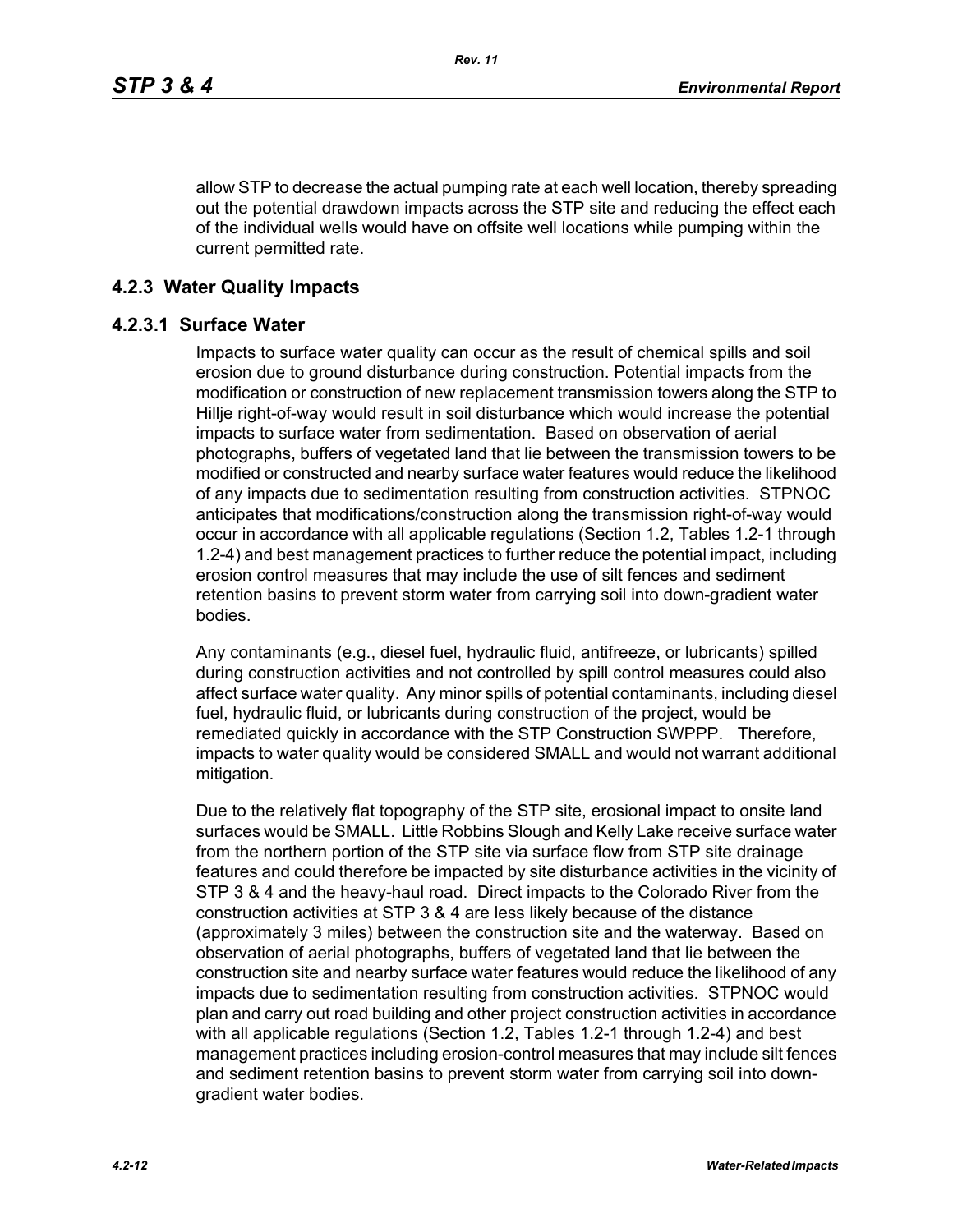Because the STP 3 & 4 site slated to be disturbed for facilities and supporting infrastructure is more than 5 acres, STPNOC would, in compliance with the TCEQ TPDES Construction Storm Water Program, do the following:

*Rev. 11*

- **Submit a Notice of Intent to obtain coverage under the TCEQ General Permit** Number TX150000 Relating to Discharges from Construction Activities.
- Develop a SWPPP.
- **IMPLEMENT MANAGEMENT MANAGEMENT CONTROLLER** Including structural and operation controls to prevent the movement of pollutants (including sediments) into wetlands and water bodies via storm water runoff

Based on the fact that any ground-disturbing activities would be permitted and overseen by state regulators, and guided by an approved SWPPP, STPNOC believes any impacts to surface water during the construction phase would be SMALL and would not warrant mitigation beyond those best practices mentioned above and any additional requirements required by permitting agencies.

### **4.2.3.2 Groundwater**

The shallow aquifer beneath the plant and the STP to Hillje transmission right-of-way is under confined conditions resulting from the overlying surficial clay material and the underlying confining unit that separates the shallow confined aquifer from the deep aquifer located within the Beaumont Formation. The groundwater at the STP site and in the vicinity of the STP site is replenished by natural precipitation that percolates to the water table and then moves laterally to the closest interceptor stream, the Colorado River. As a consequence, any contaminants (e.g., diesel fuel, hydraulic fluid, antifreeze, or lubricants) spilled during construction and not controlled by spill control measures may affect only the shallow aquifer and would ultimately move to surface water bodies where they could be intercepted.

Any minor spills of diesel fuel, hydraulic fluid, or lubricants during construction of the project would be remediated quickly in accordance with the construction SWPP.

None of the planned construction activities has the potential to affect the deep, confined aquifers. In the unlikely event small amounts of contaminants escape into the environment, they would have only a small, localized, temporary impact on the shallow confined aquifer. STPNOC believes that any impacts to groundwater quality would be SMALL and would not warrant mitigation beyond those described in this section or required by permit.

#### **4.2.4 References**

- 4.2-1 STPEGS Updated Final Safety Analysis Report for Units 1 & 2, Revision 13, May 2006.
- 4.2-2 "Final Environmental Statement related to the Operation of STP 1 & 2," NRC (Nuclear Regulatory Commission) August 1986.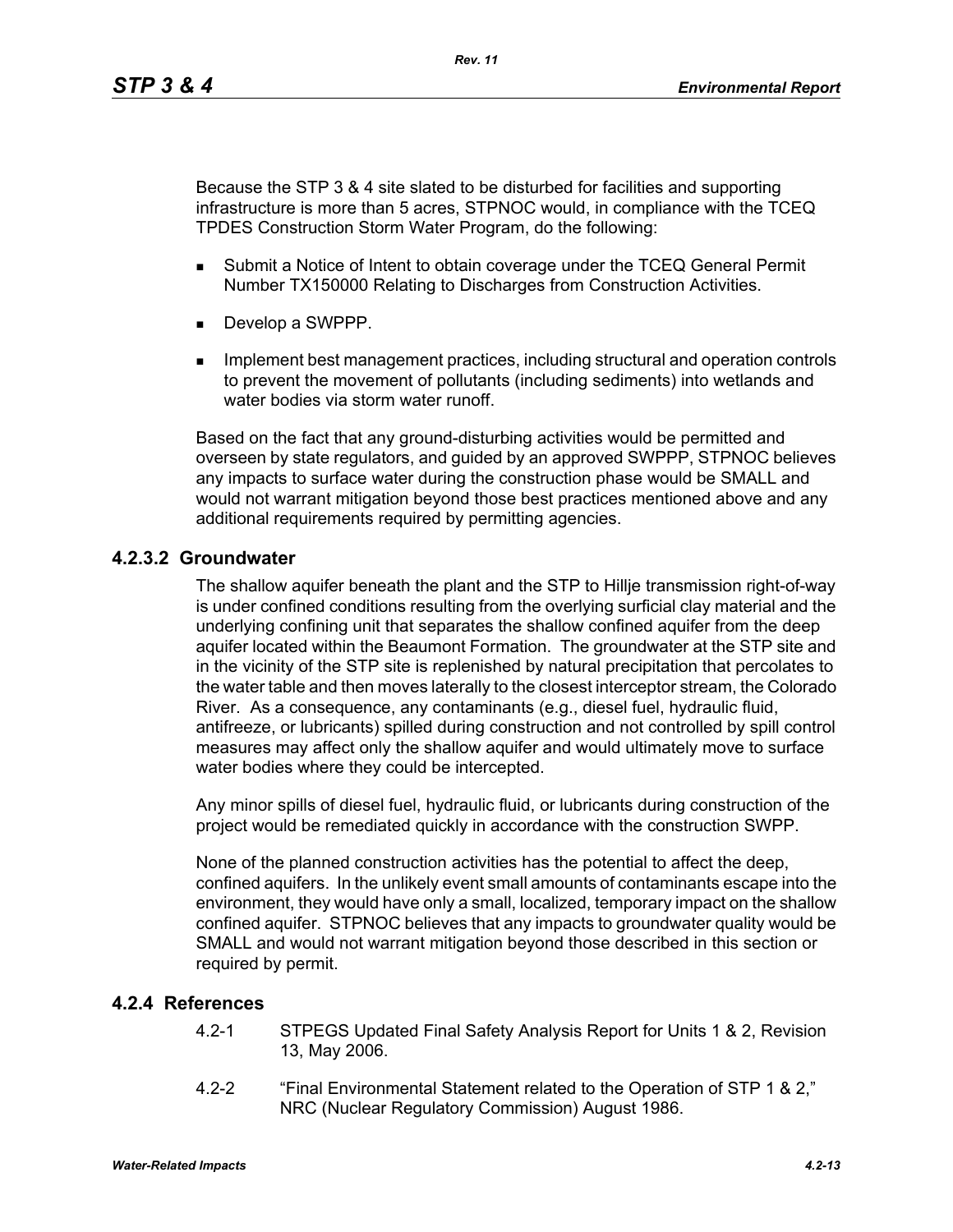- 4.2-3 "Rapid Bioassessment Initial Report," ENSR (ENSR Corporation), South Texas Project Electric Generating Station, Prepared for STP Nuclear Operating Company, Wadsworth, Texas, May 2007.
- 4.2-4 "Ecological Survey Report Unit 3 and 4 Licensing Project," ENSR, South Texas Project Electric Generating Station, Prepared for STP Nuclear Operating Company, Wadsworth, Texas, March 2007.
- 4.2-5 Operating Permit, STP Nuclear Operating Company, Historical User Permit No. OP-04122805, Coastal Plains Groundwater Conservation District, March 2005.
- 4.2-6 CPGCD (Coastal Plains Groundwater Conservation District) 2004, Rules of the Coastal Plains Groundwater Conservation District, adopted May 25.
- 4.2-7 "Groundwater and Wells," Fletcher G. Driscoll, 2<sup>nd</sup> Edition, Johnson Filtration Systems Inc., St. Paul, Minnesota, 1989.
- 4.2-8 "Plant Water Balance," Fluor Nuclear Power Calculation No. U7-SITE-G-CALC-DESN-2001.
- 4.2-9 "Site Groundwater Use for Construction, Initial Testing, Startup, and Operations," Fluor Nuclear Power Calculation No. U7-SITE-G-CALC-DESN-2002.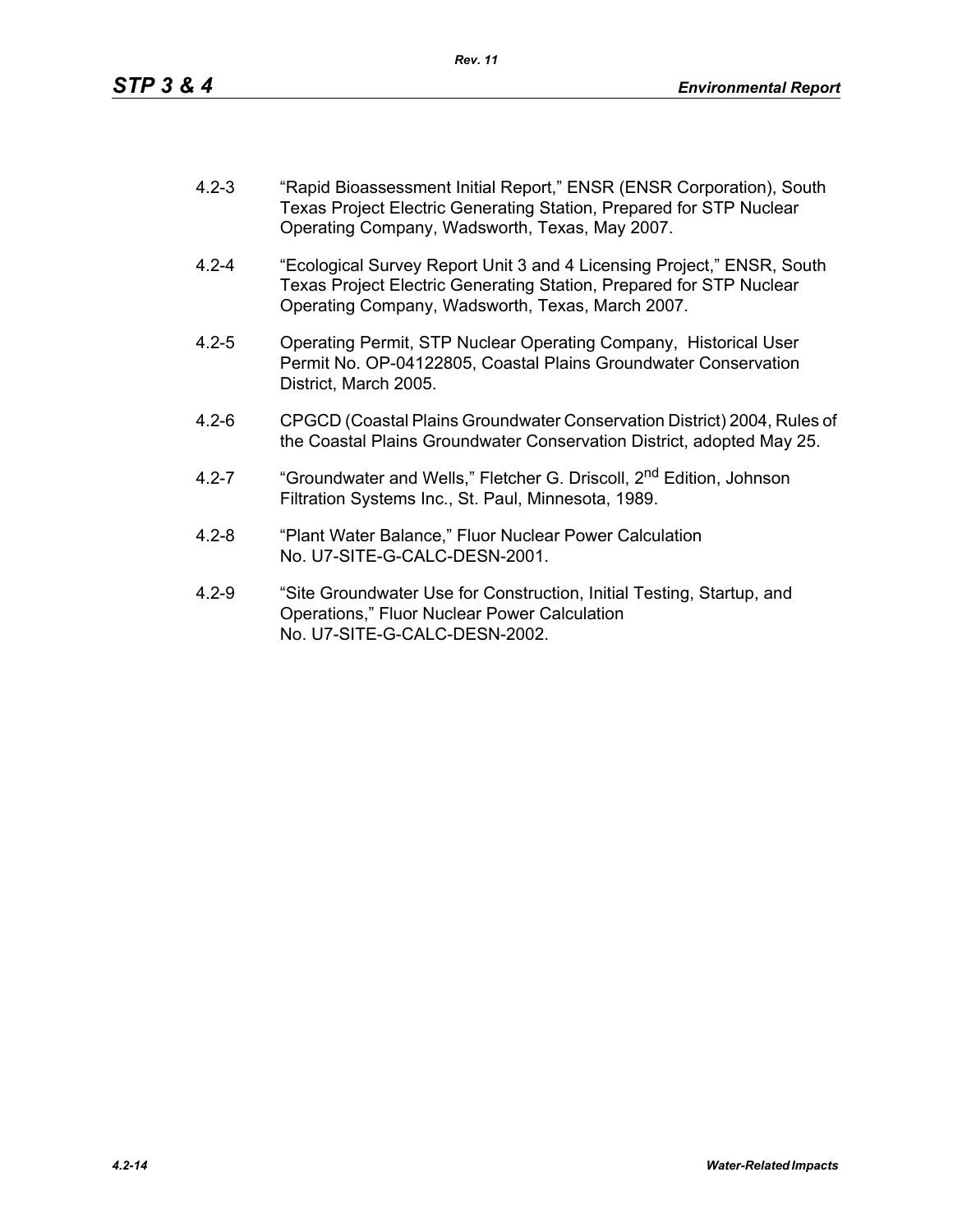| <u>rapic +.2-1 Latiniated Dewatering Diawdown and Oubsidence</u> |                                                        |                                         |                                           |  |  |
|------------------------------------------------------------------|--------------------------------------------------------|-----------------------------------------|-------------------------------------------|--|--|
| Location                                                         | <b>Distance from STP Proposed</b><br><b>Excavation</b> | Drawdown at<br><b>Location Facility</b> | Subsidence at<br><b>Location Facility</b> |  |  |
| <b>MCR Dike</b>                                                  | 2200 ft from STP 3 & 4                                 | $< 0.1$ to 10 ft                        | $< 0.01$ to 0.08 ft                       |  |  |
| STP Unit 1                                                       | 1800 ft from STP 3 & 4                                 | $< 0.1$ to 19 ft                        | $<$ 0.01 to 0.15 ft                       |  |  |
| STP Unit 2                                                       | 2250 ft from STP 3 & 4                                 | $< 0.1$ to 9 ft                         | $< 0.01$ to 0.07 ft                       |  |  |

# **Table 4.2-1 Estimated Dewatering Drawdown and Subsidence**

| Table 4.2-2 Pump Test Data STP 1 & 2 Shallow Aquifer |
|------------------------------------------------------|
| <b>Portion of the Chicot Aquifer</b>                 |

|                          | <b>Test Depth</b> | <b>Transmissivity</b> | <b>Permeability</b> |                    | <b>Storage</b> |
|--------------------------|-------------------|-----------------------|---------------------|--------------------|----------------|
| (ft)<br><b>Pump Test</b> | (gpd/ft)          | gpd/ft                | cm/sec              | <b>Coefficient</b> |                |
|                          | 60-140            | 33,000                | 410                 | 0.0200             | 0.00071        |
| 2                        | 59-83             | 13,000                | 600                 | 0.0280             | 0.00045        |
| 3                        | $20 - 43$         | 1,100                 | 65                  | 0.0030             | 0.00170        |
| 4                        | $30 - 45$         | 10,500                | 420                 | 0.0200             | 0.00070        |

Source: Reference 4.2-2, Table 2.4.13-3